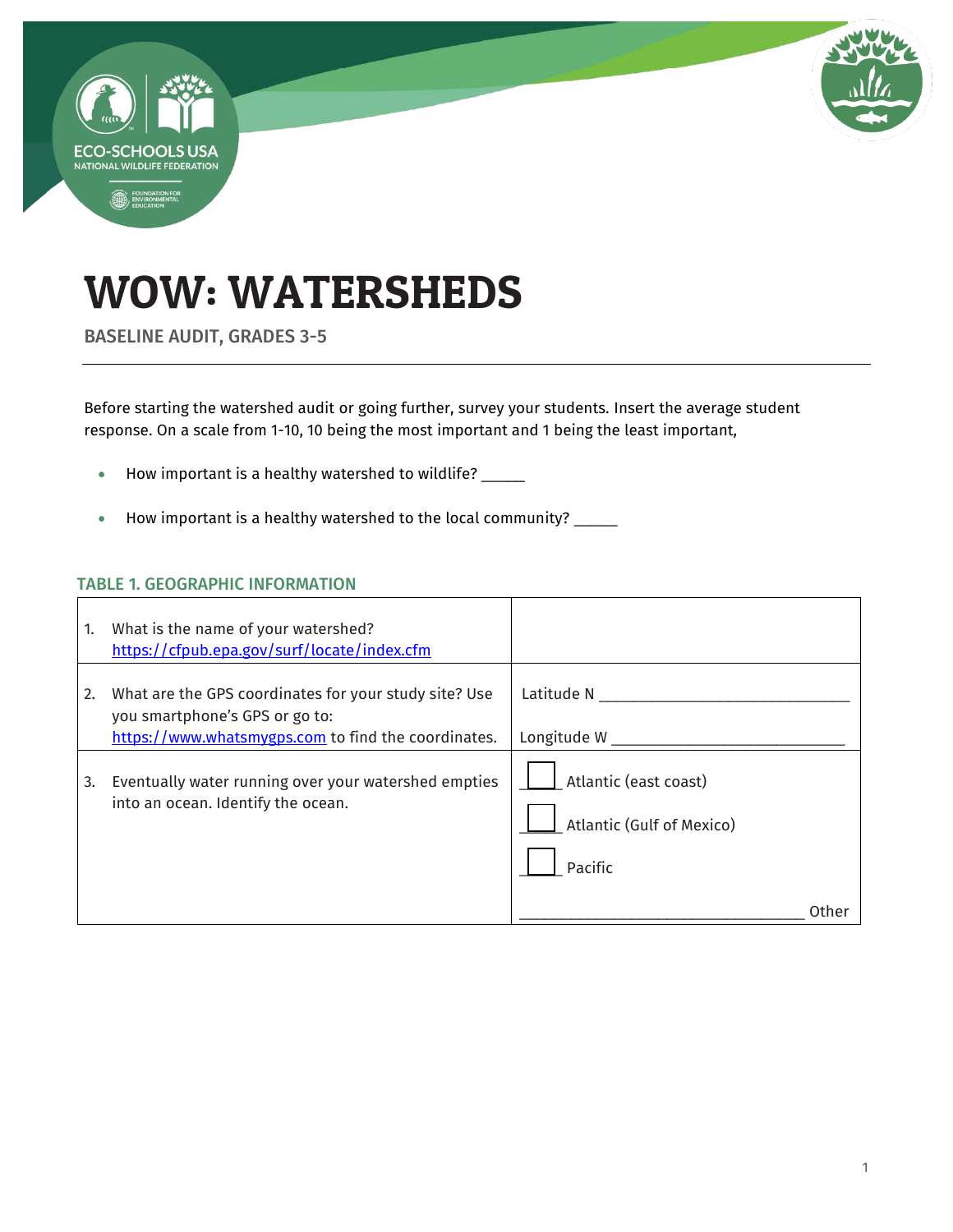

BASELINE AUDIT, GRADES 3-5



### TABLE 2. WATERSHED CHARACTERISTICS AND BENEFITS



### **Think about the following question as you summarize the data in Table 2.**

- 1. How can understanding watershed elements and benefits help students be better stewards of their watershed now and in the future?
- 2. What role does culture play within the watershed?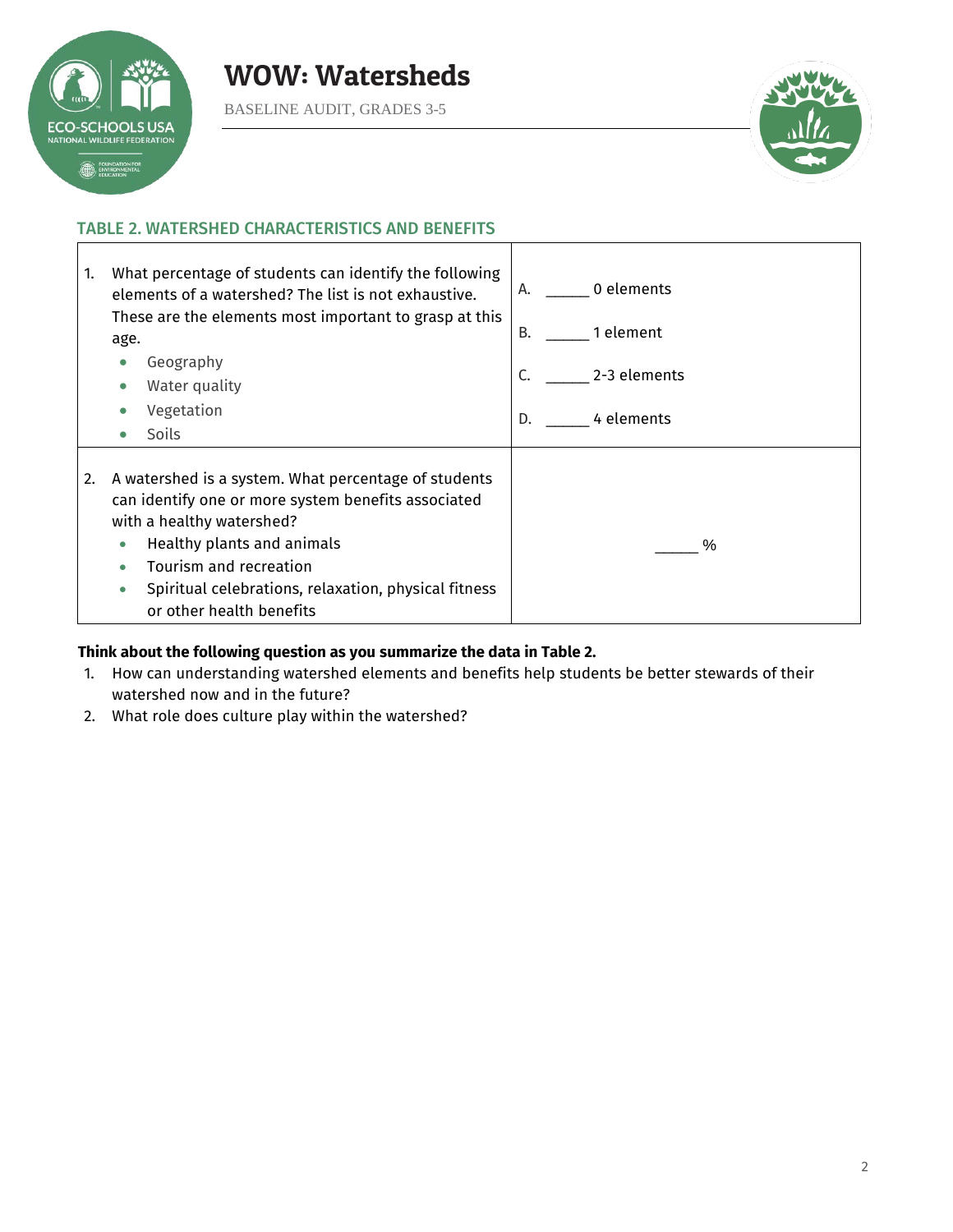

BASELINE AUDIT, GRADES 3-5



### TABLE 3. TEMPERATURE AND PRECIPITATION

| For today's date, collect the weather data listed to the right.<br>1.<br>Use your local weather website, application or use the<br>following: | Temperature in degrees<br><b>Fahrenheit and Celsius</b> |
|-----------------------------------------------------------------------------------------------------------------------------------------------|---------------------------------------------------------|
| http://www.weatherbase.com/weather/state.php3?c=US                                                                                            | Precipitation in inches and                             |
| www.weather.com                                                                                                                               | centimeters                                             |

### 2. Change Over Time and Patterns

How does temperature and precipitation change over the course of the school year? Use your school's weather station, local weather application or one of the sites listed in #1 to collect temperature and precipitation data, a minimum of once a month, throughout the schoolyear. The post audit will ask for your monthly averages and totals.

We encourage your team to keep the data posted, so students are more easily able to look for patterns and see how weather changes throughout the school year. Encourage students to compare weather data at a variety of different points throughout the entire watershed. Use the discussion questions each time students collect data and/or add to the team/class chart or graph. As always, attach photos or student work to the audit as evidence.

### **Think about the following questions as you summarize the data in Table 3.**

- 1. Can weather impact a watershed? Explain.
- 2. Can weather impact wildlife in a watershed? Explain.
- 3. What actions can the team/class take to help wildlife deal with weather impacts, such as extreme weather events, development and pollution?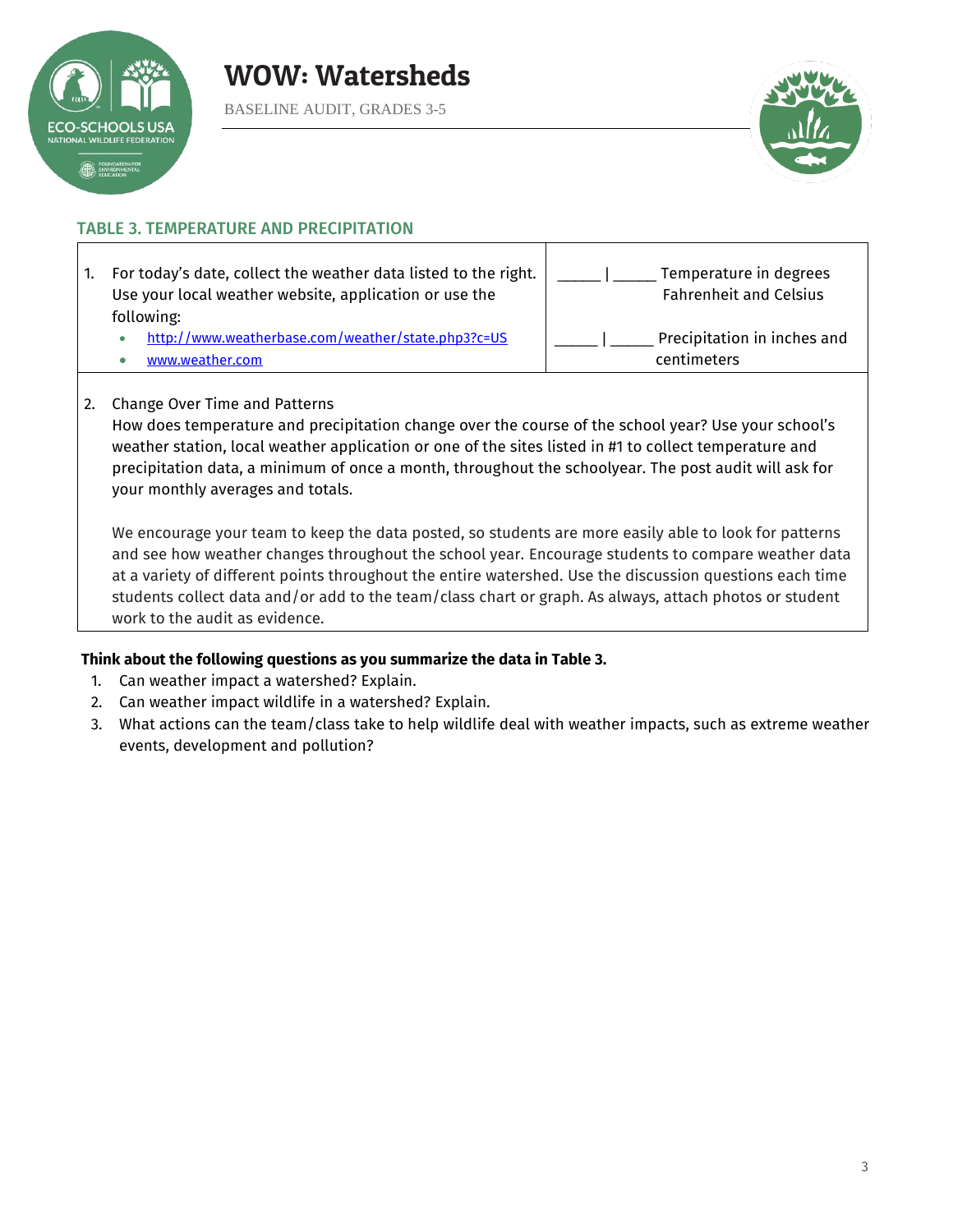

BASELINE AUDIT, GRADES 3-5



**TABLES 4, 5 and 6**. Consider contacting a watershed outreach coordinator (city water department) college or university, or local watershed non-profit. Their involvement is a great way to connect to the community, inspire students, demonstrate career possibilities and share resource expertise. If you cannot conduct a study within your watershed please determine the best way to gather the data, i.e. a phone call, an email or ideally a SKYPE, Zoom or Google Hangout with someone who works as a biologist, ecologist, volunteer, etc. at your nearest water quality or soil quality monitoring station. Contact your city's water department for resources specialists or recommendations.

Remember the water within the watershed is a network of connected systems. Water quality and/or pollutants upstream impact water quality downstream. Whether or not you are physically able to go to a nearby creek, stream, river, lake, etc., students can still collect water and soil data from samples you bring to the classroom for investigation.

Invite parents and community members to participate in the auditing process. Students can take on the role of educator by working with volunteers on citizen science. This experience is a great way to build community.

### TABLE 4. LANDSCAPE

| Take a panoramic picture or multiple images of the study area and insert them in the summary for<br>Table 4. If you are unable to be at the study site, use Google Earth or Google Maps, locating your study<br>site using the GPS coordinates from Table 1. Take screen shots of the features listed below. |                                          |  |                       |  |                                  |
|--------------------------------------------------------------------------------------------------------------------------------------------------------------------------------------------------------------------------------------------------------------------------------------------------------------|------------------------------------------|--|-----------------------|--|----------------------------------|
| In the photo you want to see the following features.<br>Banks of the waterbody<br>$\bullet$<br>Waterbody<br>٠<br>Surrounding terrain<br>$\bullet$                                                                                                                                                            |                                          |  |                       |  |                                  |
| From your study site what types of land do you see?                                                                                                                                                                                                                                                          |                                          |  |                       |  |                                  |
|                                                                                                                                                                                                                                                                                                              | Forested-private land                    |  | Forested-public land  |  | Open green space                 |
|                                                                                                                                                                                                                                                                                                              | Open space-rocky or little<br>vegetation |  | Housing or businesses |  | Farm/ranch (crops or<br>animals) |

Continued on the next page.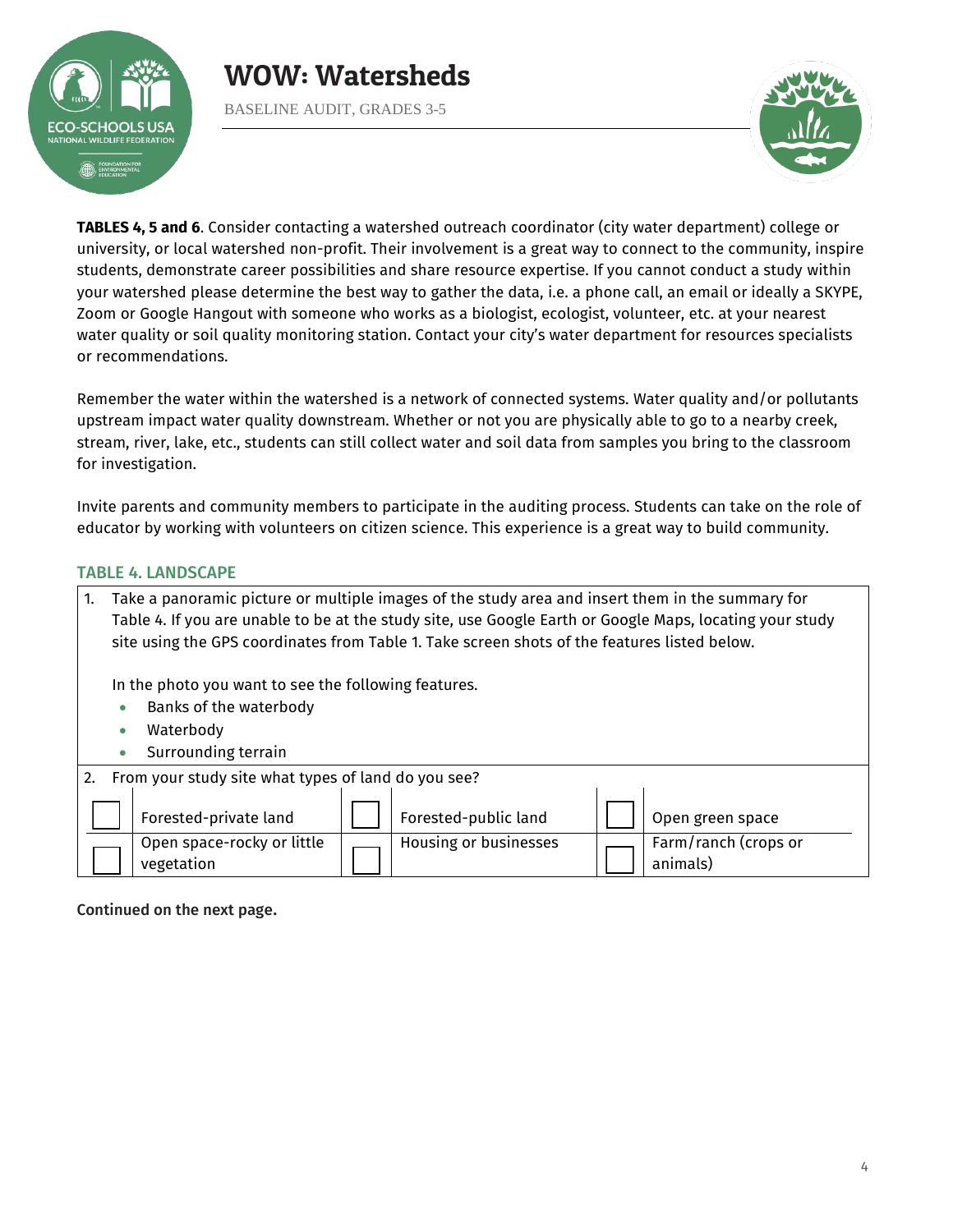

BASELINE AUDIT, GRADES 3-5



**Insert photos here.** 

**Think about the following questions as you summarize the information in Table 4.** 

- 1. Why is it important to understand the elevation, geography and land use at the study site?
- 2. How do land features impact how water flows over land?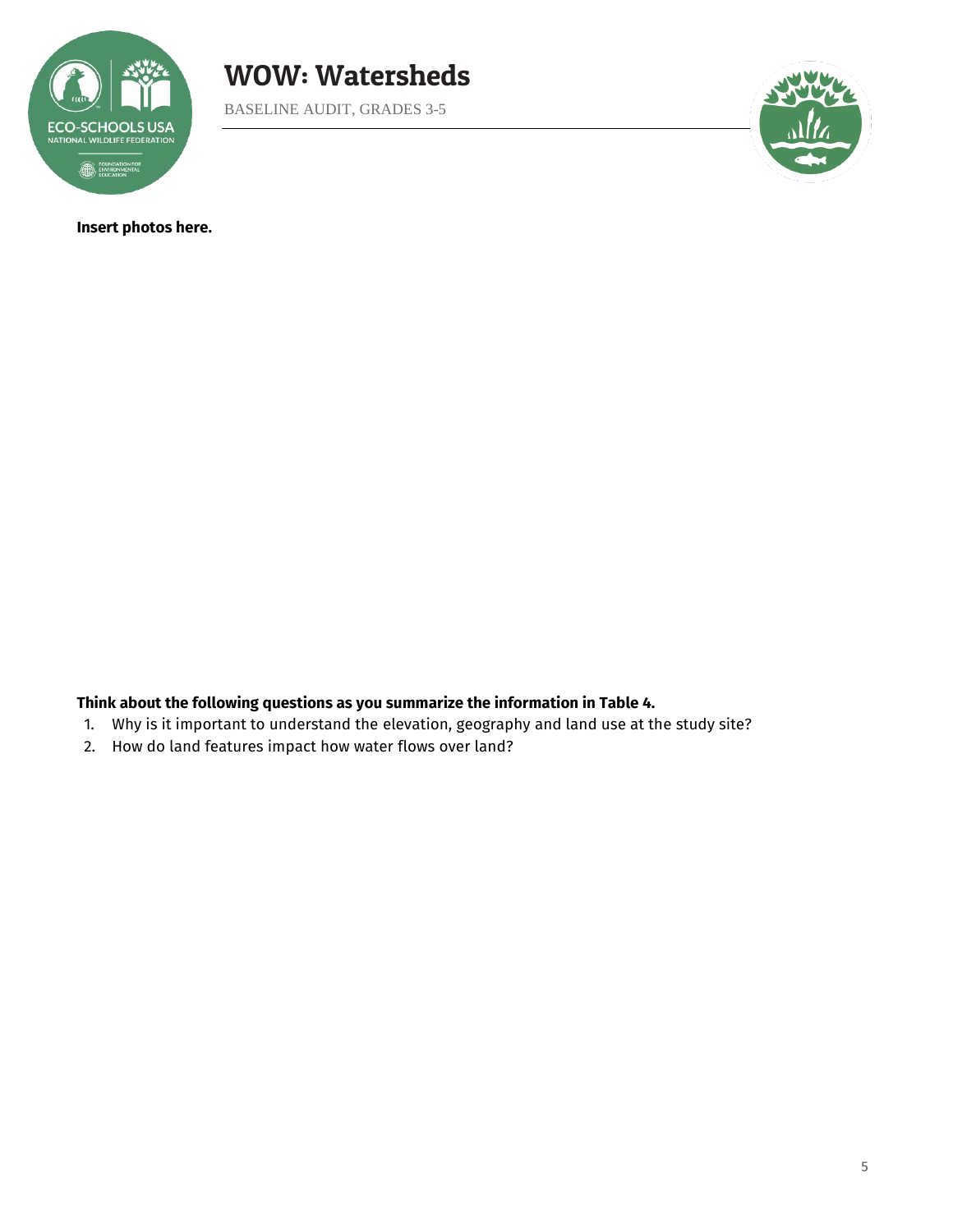

BASELINE AUDIT, GRADES 3-5



### TABLE 5. SOIL QUALTIY

| 1. Soil Temperature                                     | 2. Soil pH                                              |                                                         |  |
|---------------------------------------------------------|---------------------------------------------------------|---------------------------------------------------------|--|
| Test $1 \_ \circ F \_ \circ C$                          |                                                         | Test 1_______ pH level                                  |  |
| Test 2 $^{\circ}$ F $^{\circ}$ C                        |                                                         | Test 2 _______ pH level                                 |  |
| Test 3 _______ $\circ$ F _______ $\circ$ C              |                                                         | Test 3 ______ pH level                                  |  |
|                                                         |                                                         |                                                         |  |
|                                                         | () Acidic () Neutral () Basic                           |                                                         |  |
| 3. Nitrogen (optional)                                  | 3. Phosphorus (optional)   4. Potassium (optional)      |                                                         |  |
| Test 1 $\bigcirc$ low $\bigcirc$ medium $\bigcirc$ high | Test 1 $\bigcap$ low $\bigcap$ medium $\bigcap$ high    | Test 1 $\bigcirc$ low $\bigcirc$ medium $\bigcirc$ high |  |
| Test 2 $\bigcirc$ low $\bigcirc$ medium $\bigcirc$ high | Test 2 $\bigcirc$ low $\bigcirc$ medium $\bigcirc$ high | Test 2 $\bigcirc$ low $\bigcirc$ medium $\bigcirc$ high |  |
| Test 3 $\bigcirc$ low $\bigcirc$ medium $\bigcirc$ high | Test 3 $\bigcirc$ low $\bigcirc$ medium $\bigcirc$ high | Test 3 $\bigcirc$ low $\bigcirc$ medium $\bigcirc$ high |  |

### **TABLE 6. WATER QUALITY**

| 1. | Water Temperature                          | 2. Water pH                                              |
|----|--------------------------------------------|----------------------------------------------------------|
|    | Test $1 \_ \circ F \_ \circ C$             | Test 1______ pH level                                    |
|    | Test 2 $^{\circ}$ F $^{\circ}$ C           | Test 2 _______ pH level                                  |
|    | Test 3 _______ $\circ$ F _______ $\circ$ C | Test 3 _______ pH level                                  |
|    |                                            | () Acidic () Neutral () Basic                            |
| 3. | Dissolved Oxygen (optional)                | 4. Nitrates (optional)                                   |
|    | Test 1 ______ ppm (parts/million)          | Test 1 _______ ppm $(NO3$ parts/million)                 |
|    | Test 2 _______ ppm (parts/million)         | Test 2 ______ ppm $(NO3$ parts/million)                  |
|    | Test 3 ______ ppm (parts/million)          | Test 3 $\frac{1}{2}$ ppm (NO <sub>3</sub> parts/million) |

Continued on the next page.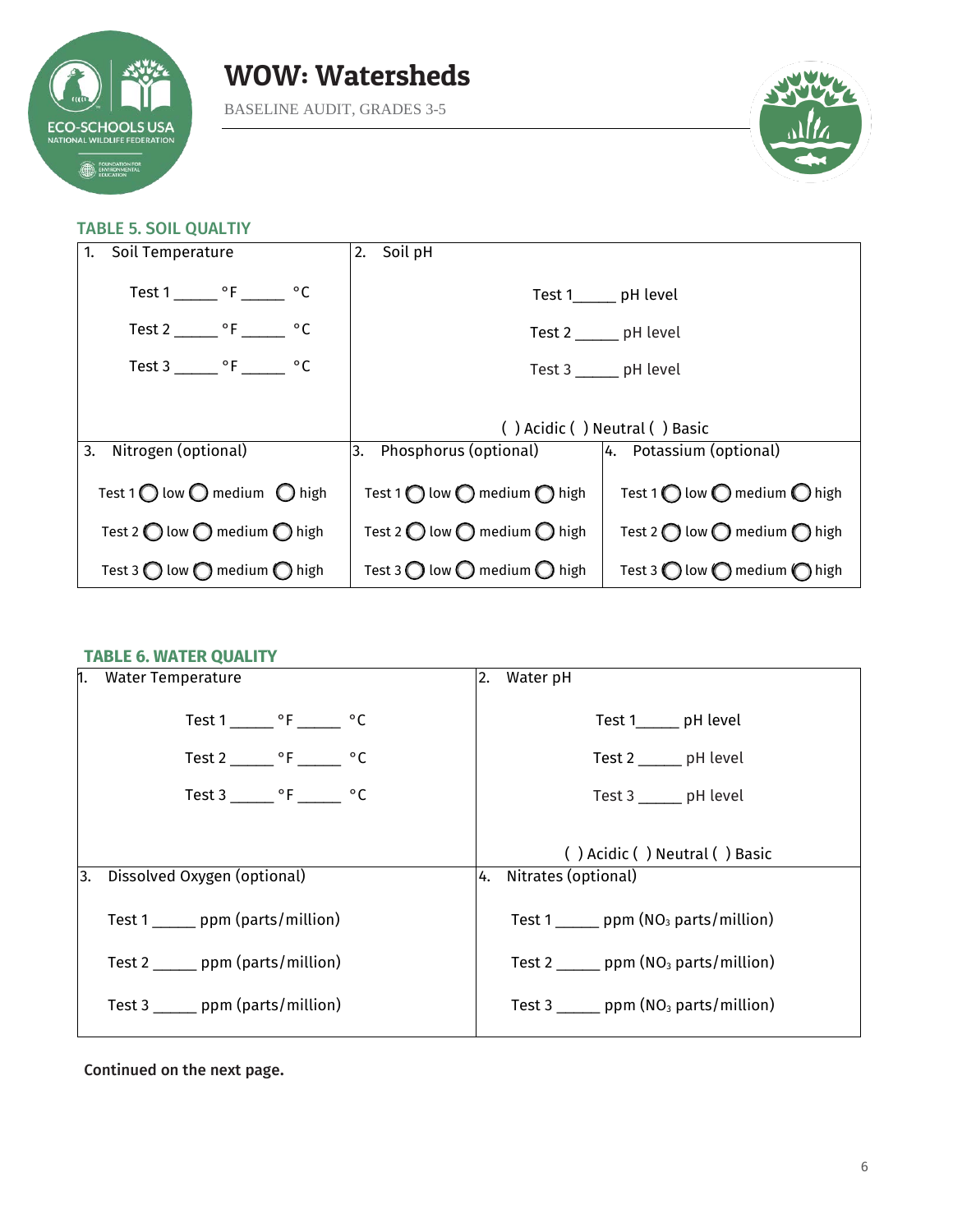

BASELINE AUDIT, GRADES 3-5



|    | <b>TABLE 6. WATER QUALITY - CONTINUED</b>                                                                                                                                      |                                         |  |
|----|--------------------------------------------------------------------------------------------------------------------------------------------------------------------------------|-----------------------------------------|--|
| 5. | Transparency                                                                                                                                                                   |                                         |  |
|    |                                                                                                                                                                                | greater than depth of transparency tube |  |
| 6. | Is it raining or has it rained in the last 24 hours? Stormwater<br>runoff from surrounding areas can impact watershed quality and<br>appearance, including temperature and pH. | $\bigcirc$ No<br>Yes                    |  |
| 7. | Is there evidence of pollution?                                                                                                                                                | $\bigcirc$ No<br>◯ Yes                  |  |
| 8. | If known, list potential sources of pollution.                                                                                                                                 |                                         |  |

### T**hink about the following questions as you summarize the data in Tables 5 and 6.**

- 1. Why is it important to observe and test soil and water at the study site?
- 2. What potential impacts can water upstream have on water downstream?
- 3. What actions can the team/class take to be better watershed stewards? Use this information to inform the Eco-Action plan.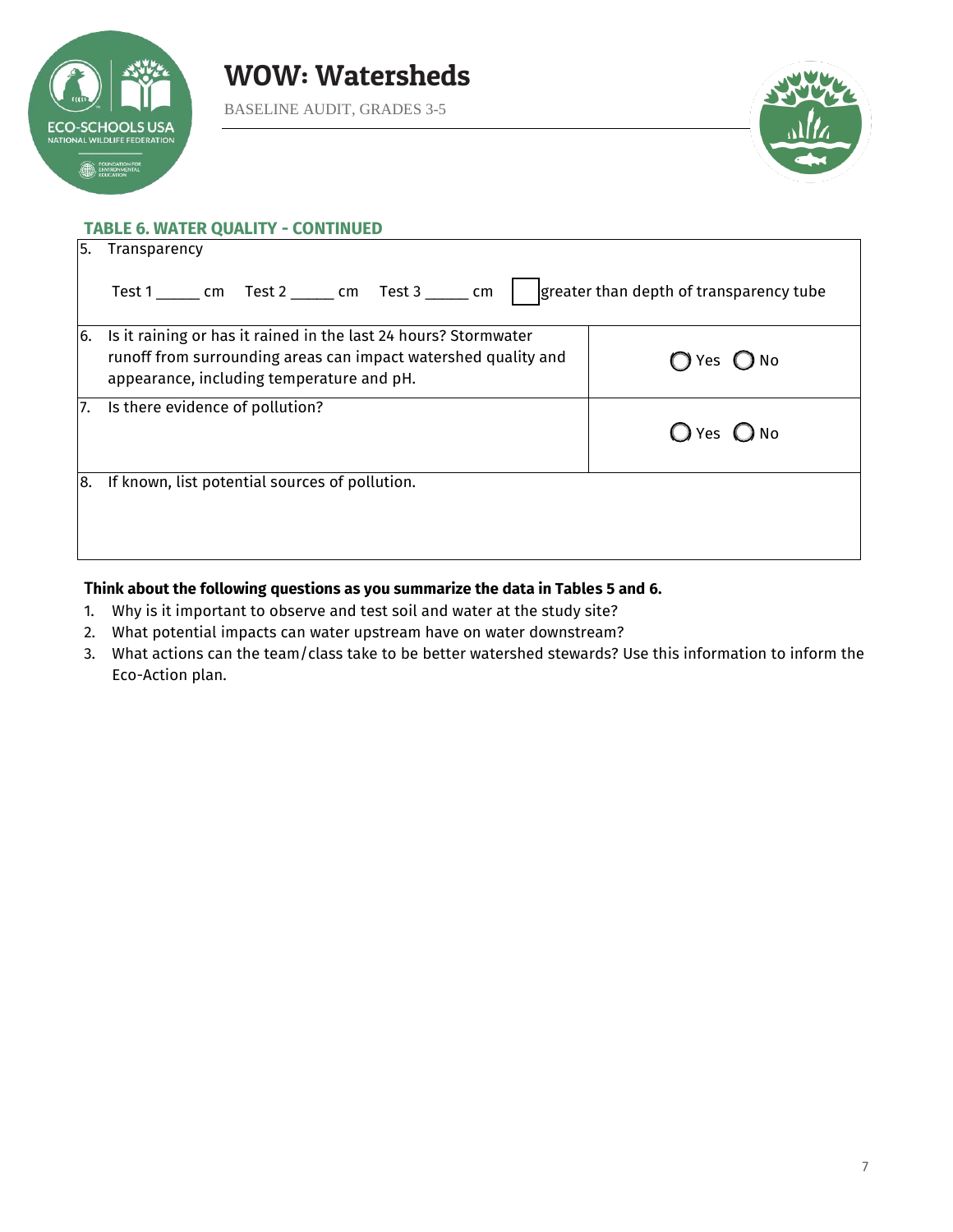

BASELINE AUDIT, GRADES 3-5



Consider contacting a watershed outreach coordinator (city water department) college or university, or local watershed non-profit. Their involvement is a great way to connect to the community, inspire students, demonstrate career possibilities and share resource expertise. If you cannot conduct a study at your watershed please determine the best way to gather the data, i.e. a phone call, an email or ideally a SKYPE or Google Hangout with someone who works as a biologist, ecologist, volunteer, etc. at your nearest watershed monitoring station. Contact your city's water department for resources specialists or recommendations.

Remember the water in your watershed has a direct connection upstream and downstream to your location. Whether or not you are physically able to go to a nearby creek, stream, river, lake, etc., students can still collect water and soil data from samples you bring to the classroom for investigation.

Involve parents in their child's learning. Invite parents to participate in the auditing process, especially the macroinvertebrate studies. Animal counts are a fun family experience and a great way to connect families to nature.

### TABLE 7. WILDLIFE

|  | Collectively, how many different plants and animals are<br>observed on this day? | amphibians<br>birds                  |  |
|--|----------------------------------------------------------------------------------|--------------------------------------|--|
|  |                                                                                  | fish<br>insects                      |  |
|  |                                                                                  | reptiles<br>mammals                  |  |
|  |                                                                                  | terrestrial plants<br>aquatic plants |  |

**Volunteers needed for macroinvertebrate studies**. Consider speaking to a resource expert before completing this section. They may have materials that you can borrow or they may be able to come assist you.

There are several macroinvertebrate resources, such as Stroud or GLOBE. Please use a resource that works best for your team.

Stroud -<http://www.stroudcenter.org/macros/>GLOBE -<https://goo.gl/p6niFW>

**To help you with identification** and assessment please refer to the handout on the WOW-Audits page, titled Macroinvertebrate Studies Guide.

**Reminder:** Please attach photos or student work to the audit as evidence.

**Continued on the next page.**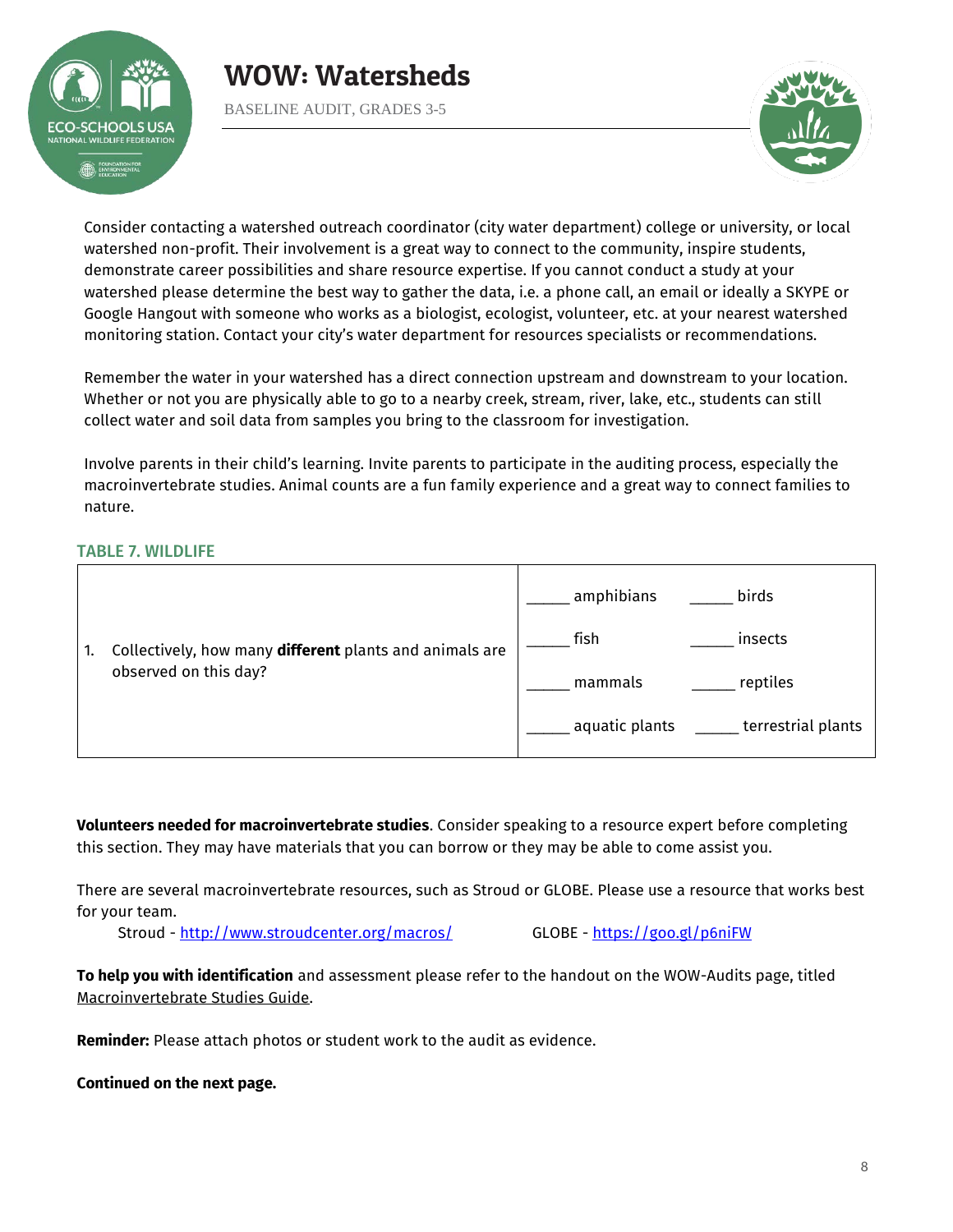



| <b>MACROINVERTEBRATE TYPE</b><br>2.        | <b>OBSERVED AND CUMULATIVE INDEX VALUE (CIV)</b> |
|--------------------------------------------|--------------------------------------------------|
| <b>Pollution Tolerant</b>                  | points toward CIV<br>total #                     |
| In Between                                 | points toward CIV<br>total #                     |
| <b>Pollution Intolerant</b>                | points toward CIV<br>total #                     |
| Total # macroinvertebrates identified      | points toward CIV<br>total #                     |
| Excellent<br>Stream Assessment (check one) | Fair<br>Good<br>Poor                             |

**Insert photos here.**